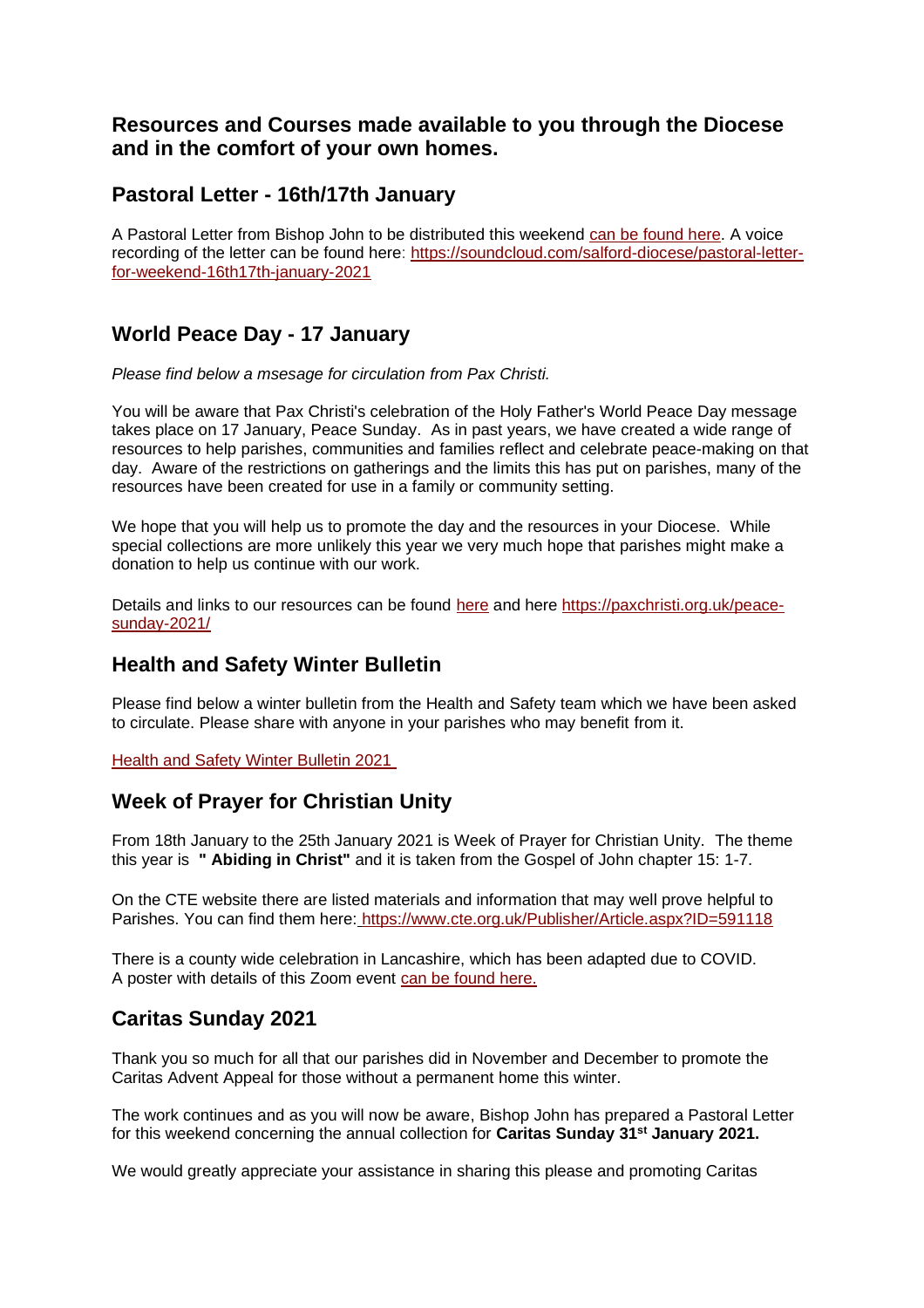Sunday within your parish community, on your website and in your newsletter. The letter and prayer card attached may also be useful.

We are also asking those parishes on social media (Facebook, Instagram, Twitter) to like and share the work of Caritas Salford in our diocese to support the poor, vulnerable and those experiencing isolation.

Due to the pandemic, we are encouraging people to consider electronic giving. It is now very easy to set up a regular or one-off gift for Caritas, using our websit[ehttps://www.caritassalford.org.uk/](https://dioceseofsalford.us6.list-manage.com/track/click?u=76e219dab8653b775ba8aac4c&id=ef17ec64e5&e=5ce69633f0)

For further information or support, please contact Rachel Taylor on 0161 817 2285 or email [r.taylor@caritassalford.org.uk](mailto:r.taylor@caritassalford.org.uk)

Details of Caritas's parish resources for Lenten Pray-Fast-Give and COVID-secure ways of transferring funds will be available shortly.

# **Sunday Prayer Resource – "The Lord's Day at Home"**

For those still at home and not attending Mass the Liturgy Office has prepared a service called "The Lord's Day at Home", based on the Sunday Scriptures, that you can pray on your own or with your family. It is particularly aimed at those not able to follow a Mass on the internet.

### [Lord's Day at Home](https://dioceseofsalford.us6.list-manage.com/track/click?u=76e219dab8653b775ba8aac4c&id=14b3cc5ef2&e=5ce69633f0)

**[You can also find this on our website](https://dioceseofsalford.us6.list-manage.com/track/click?u=76e219dab8653b775ba8aac4c&id=2eada4bf30&e=5ce69633f0)**

## **Retrouvaille Marriage Support**

*We have been asked to share the following newsletter insert with our parishes.*

Covid19 is a challenging time for many marriages. So much uncertainty around, health, income, employment, vulnerable family members, children, housing.. Different ways of seeing things, coping with change, managing fears can be a source of conflict and stress. It can is difficult to talk, to listen to support and comfort when there is so much uncertainty. Being together all the time, brings even more challenges. You just can't cope, would be better apart you wonder.

Retrouvaille is a programme to support couples, it brings a positive focus, new hope and helps nourish and grow your marriage ….and you don't need to leave home, it comes to you!

For confidential information about Retrouvaille', or to register for the next programme, a Virtual weekend commencing on 25<sup>th</sup>- 28<sup>th</sup> February 2021 Call or text 0788 7296983 or 0797 3380443. Email: [retrouvailleukinfo@gmail.com](mailto:retrouvailleukinfo@gmail.com) – or visit [www.retrouvaille.org.uk](https://dioceseofsalford.us6.list-manage.com/track/click?u=76e219dab8653b775ba8aac4c&id=c3a544f1ca&e=5ce69633f0)

# **Directory for Catechesis Reflection**

Our Directory for Catechesis reflection will resume in the next few weeks with Reflection #15. Thank you. [P](https://dioceseofsalford.us6.list-manage.com/track/click?u=76e219dab8653b775ba8aac4c&id=34d0b1804c&e=5ce69633f0)[revious installments can be found here.](https://dioceseofsalford.us6.list-manage.com/track/click?u=76e219dab8653b775ba8aac4c&id=51bfbf669c&e=5ce69633f0) 

## **Talks from the Christian Heritage Centre at Stonyhurst**

We have been asked to share the following two talks series with our parishes. Please share with anyone who may be interested.

**The Drama Displayed: A Journey of Salvation** A free series of online talks offered by the Christian Heritage Centre. A range of excellent speakers will examine the key moments of